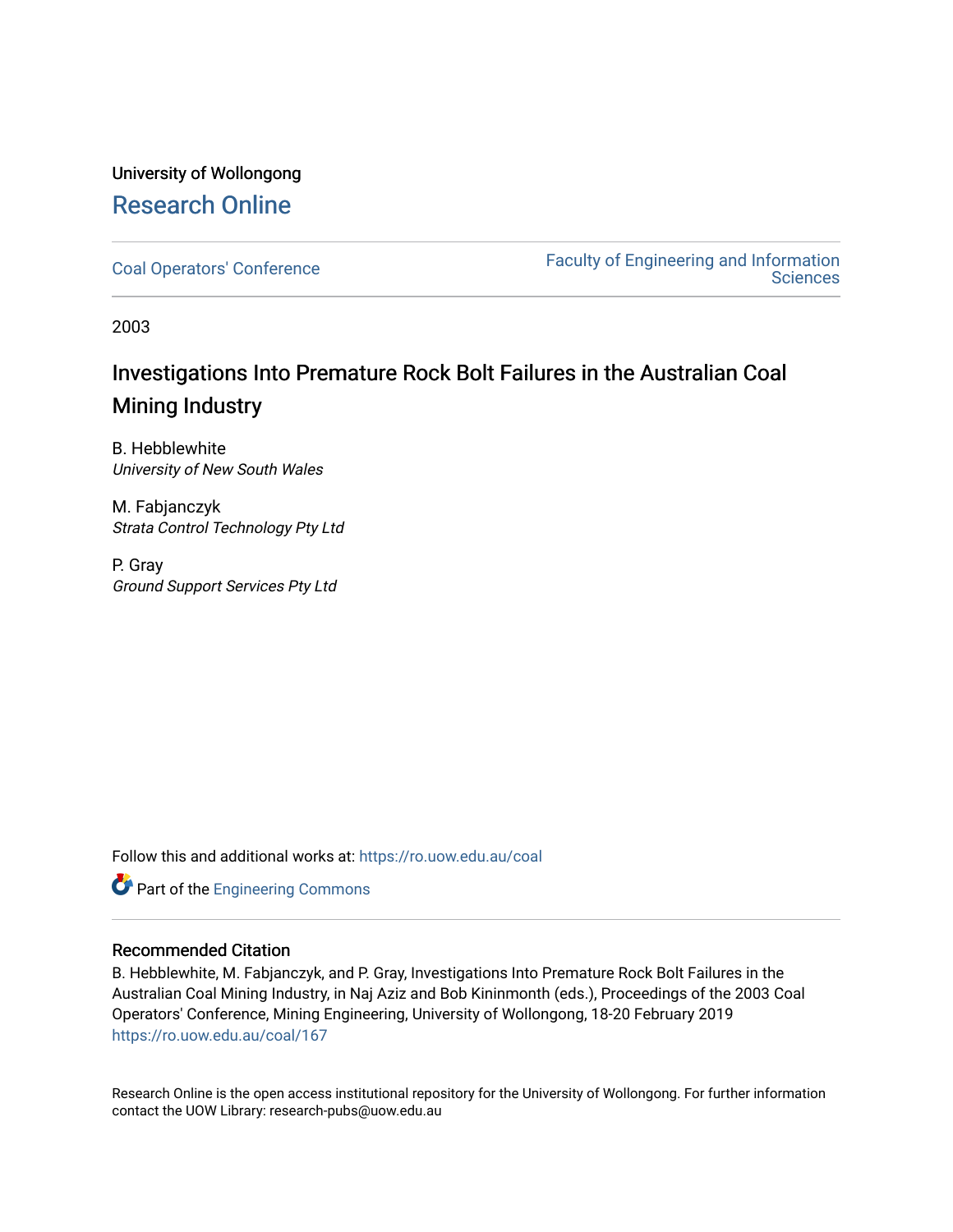# **INVESTIGATIONS INTO PREMATURE ROCK BOLT FAILURES IN THE AUSTRALIAN COAL MINING INDUSTRY**

# **Bruce Hebblewhite 1 , Mike Fabjanczyk <sup>2</sup> and Peter Gray <sup>3</sup>**

*ABSTRACT:* An ACARP project was initiated in 1999 to address the observed phenomenon of premature failure of rock bolts in a number of Australian coal mines, and with a particular focus on the problem of Stress Corrosion Cracking (SCC) in rock bolts. This paper briefly outlines the findings of this study.

### **INTRODUCTION**

SCC is a progressive fracture mechanism which can occur in different metals. It is not a new phenomenon and has been found in Bronze age swords, and in brass ammunition used in India in the last century. However, the effect of SCC on rock bolt failures has only been recognised in recent years.

#### **STRESS CORROSION CRACKING**

SCC occurs by the slow progressive growth of stress corrosion cracks under the joint action of stress and a corrosive environment affecting susceptible alloys. Eventually one of the cracks will reach a critical length at which the remaining section can no longer carry the load and final instantaneous overload failure then occurs. The stress corrosion cracks act as very sharp stress concentrators so that even small stress corrosion cracks can cause bolts to fail at below their design strength. An example of SCC cracks in a rock bolt is shown in Figure 1.



# **FIG. 1 - SCC Cracking in a Rock Bolt**

SCC is not restricted to old bolts – some recently installed bolts have been found to fail under SCC conditions. It appears to be more prevalent where:

- Clay bands are intersected by the bolts
- Thick coal roof sections are present

 $\overline{a}$ 

<sup>1</sup> *University of New South Wales* 

<sup>2</sup> *Strata Control Technology Pty Ltd* 

<sup>3</sup> *Ground Support Services Pty Ltd*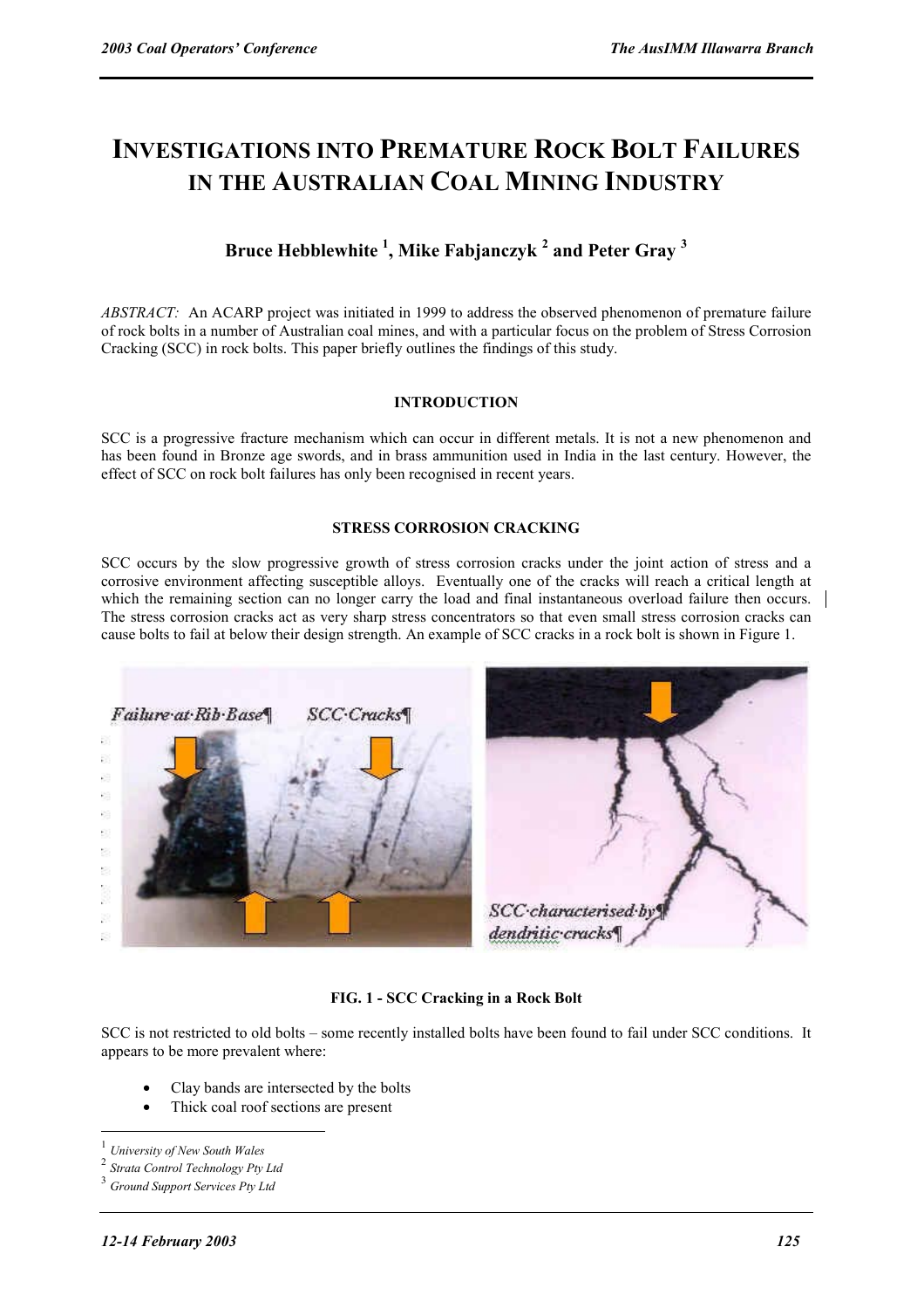- High tensile steel bolts are used
- There is some groundwater present in the strata
- There is limited shearing within the strata inducing bending in the bolts
- Bacterial 'bug' corrosion of steel underground may be active, promoting corrosion of existing flaws within the steel.

Examples of SCC brittle failures in rock bolts are shown in Figure 2.



**FIG. 2 - SCC Brittle Failures of Rock Bolts** 

# **Results of the Study**

The current project has surveyed the industry and found that the problem, although not identified in all mines, is more than just an isolated problem. It is not confined to just one coal seam where particular corrosive conditions apply or to all areas of that seam. It is not confined to one manufacturer or steel supplier.

The data collected during this project does indicate that there are still significant problems in defining the scale of prematurely fractured bolts in coal mines. The causes of the uncertainty can be summarised as:

- Lack of a consistent, or formal reporting system for the identification of incidents of broken bolts.
- The results of any survey of premature bolt failures is limited because only bolts that fail outside the encapsulated length of the bolt and are free to fall out or significantly displace out of the roof are identified.
- To date the only means of identifying bolts that fail in the encapsulated section is through inspection of fall cavities.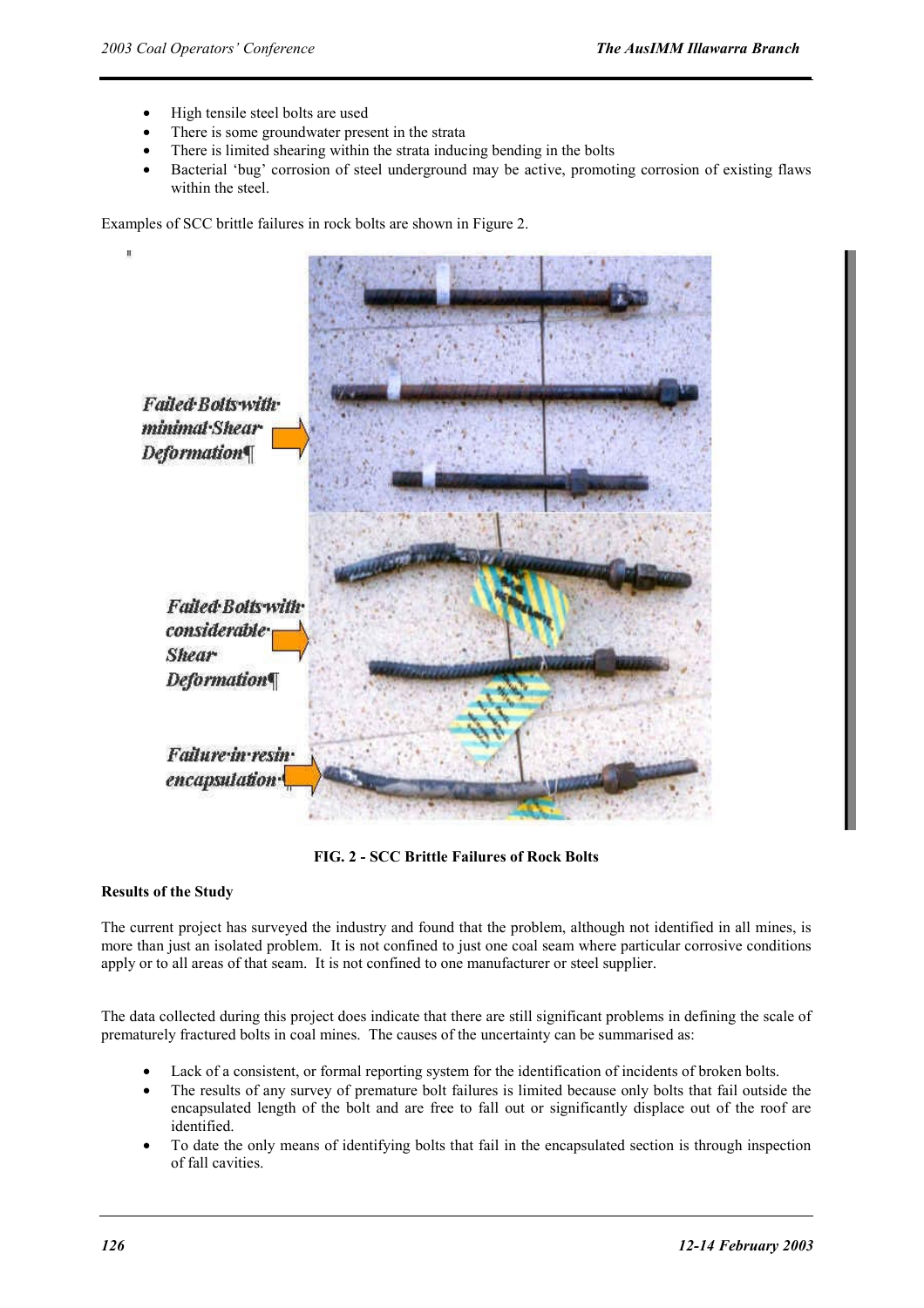- Even in areas of high broken bolt frequency no broken bolts were identified in high deformation roofs. With the exception of failure of the collar of the bolt – bolts may be locked into the roof by shear action.
- Identification of the steel source is not possible without recourse to metallurgical analysis even for bolts with similar profiles.

There were at least four main types of premature bolt failure identified as part of this study. These were:

- *a. traditional stress corrosion cracking failures caused by corrosion cracks or pits propagating until ultimate brittle failure occurs as shown in Figure 1;*
- *b. brittle failures within the encapsulated section of the bolt without any visible corrosion see bottom bolt in Figure 2;*
- *c. existing cracks or pits in the steel which propagate and are the trigger mechanism for ultimate failure as shown in Figure 3;*
- *d. failures within the threaded section of the bolt typically across the root diameter of the thread as shown in the right hand holt of Figure 4).*



#### **FIG. 3 - Corrosion Pitting on the bolt surface – may also be an incipient failure point for rock bolts. Metallurgical Characteristics of the Failed Bolts**

Most failed bolts that were recovered from the mines were substantially straight, see Figure 2, but this is considered to be simply caused by biased sampling because straight bolts are less likely to be locked into the roof. In fact, some shear loading mechanism is probably required to explain bolt failures, below the level of encapsulation, with very low tensile collar loads.

Fracture depth in bolts varied from <1mm to over 40% of the surface area of the bolt (as shown in Figure 5 below).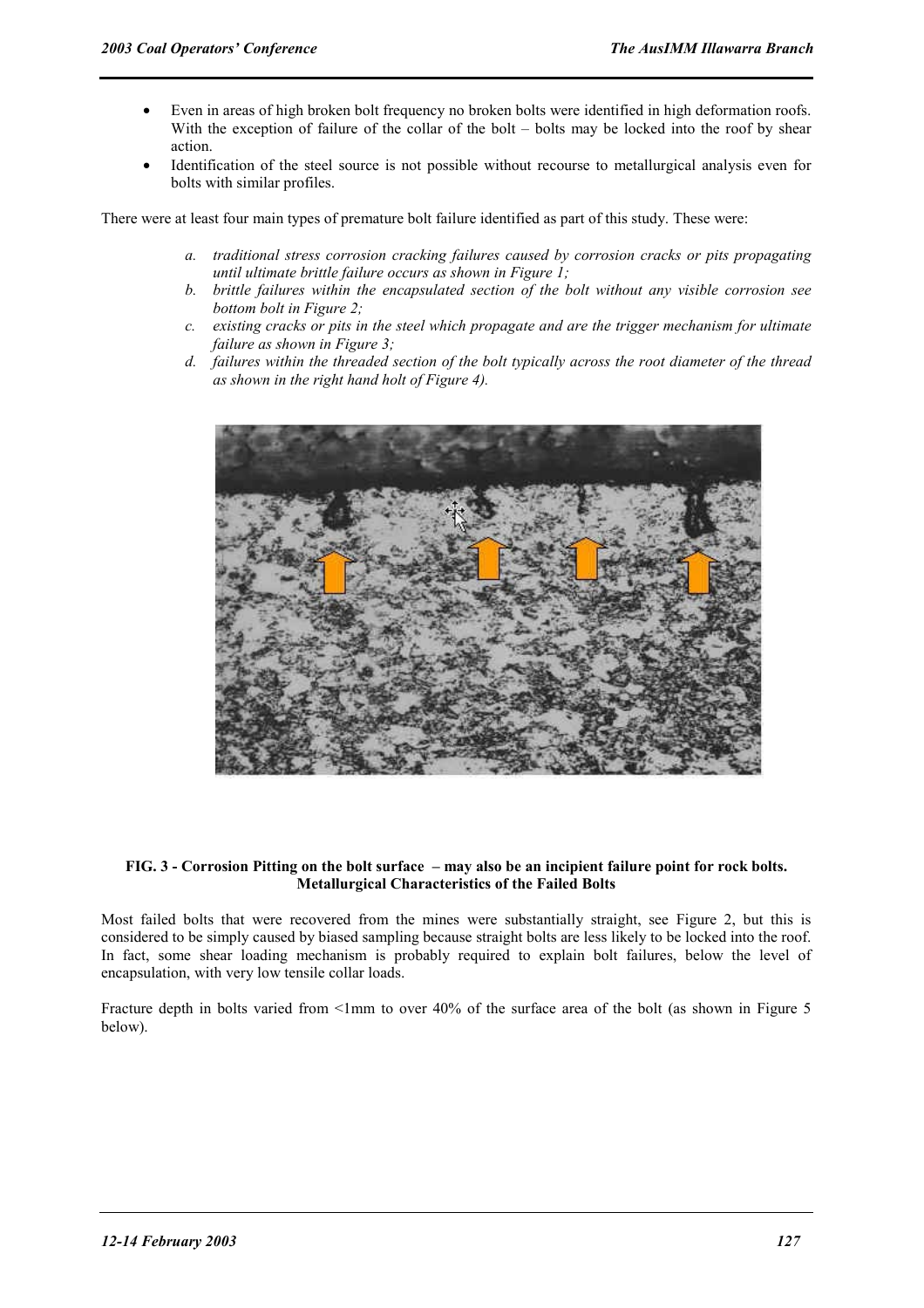![](_page_4_Picture_2.jpeg)

**FIG. 4 - SCC Brittle failures of Rock Bolts near the collar** *– the two bolts on the left have failed through the bar-peeled or swaged section of the bolt, whereas the bolt on the right has failed through the root diameter of the thread.* 

![](_page_4_Picture_4.jpeg)

**FIG. 5 - SCC Failure Surfaces** *– the bolt on the left has a large surface crack before ultimate failure, whereas the bolt on the right has only a very small surface crack that initiated failure.* 

# **METALLURGICAL CHARACTERISTICS OF THE FAILED BOLTS**

A series of metallurgical tests have been applied extensively to the sampled bolts to identify metallurgical characteristics of the failed bolts and the nature of the corrosion. These point to steels with a low fracture toughness as particularly susceptible to this type of problem, and related brittle fracture in the vicinity of the threaded section of the bolt (toughness is a measure of the energy required for fracture).

The latest developments of higher fracture toughness steels in Australia has produced variable fracture toughness results as measured by the Charpy test. This may be due in part to actual variability in the steels but also the inability of the Charpy test to adequately measure fracture toughness on quench and tempered or accelerated cooled steels. Alternative indicators of fracture toughness for rock bolts should be considered (eg bending tests or drop tests).

Anecdotal evidence and the latest use of higher fracture toughness steels by mines, indicates that higher fracture toughness steels are less susceptible to premature failure than steels with low fracture toughness. Tempcored steels, accelerated-cooled steels and micro-alloyed steels in particular, appear to reduce the incidence of premature failures. However, the level of fracture toughness required to prevent premature bolt failures requires further investigation. The tensile, elongation and charpy values for various rock bolt steels are shown in Figure 6 below.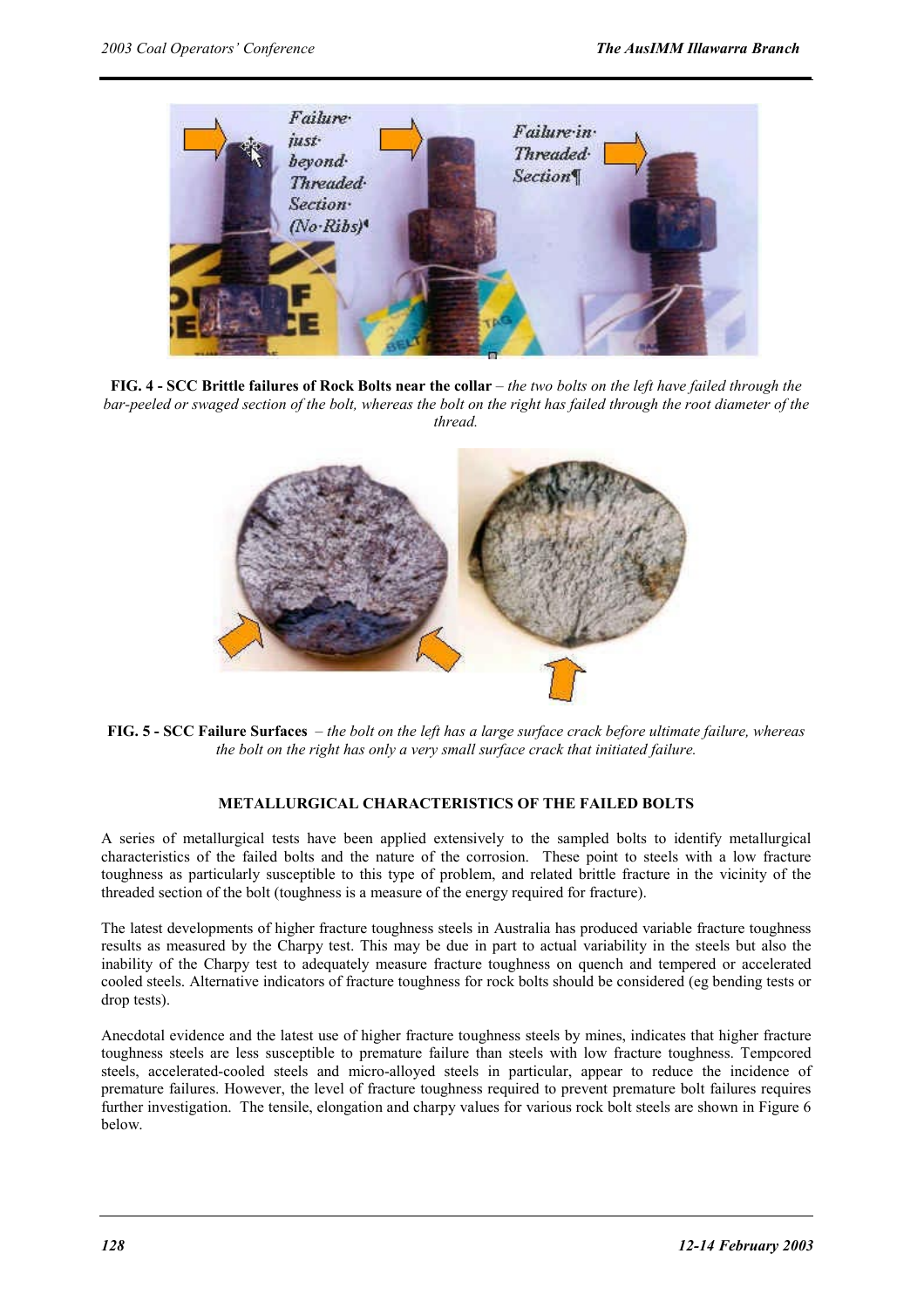![](_page_5_Figure_2.jpeg)

# **FIG. 6 - Comparison of Tensile Strength, Elongation and Charpy values for various rock bolt steels**

In addition to identifying that the problem of premature bolt failure due to SCC is occurring in a number of mines in both NSW and Queensland, the current project has accessed a considerable database of similar problems from the UK coal industry over the past ten years or more. Furthermore, it appears that SCC is also surfacing as a significant problem in a number of Australian metalliferous mines. In such cases, the prevalent use of point anchored bolts results in an even more severe problem due to 100% loss of capability on failure. A research project has recently been initiated in Western Australia into this problem in the metalliferous sector and agreement has been reached for collaboration through future information exchange.

# **SUMMARY OF THE FINDINGS**

The problem has now been identified in 9 different collieries throughout NSW and Queensland. Samples of broken bolts have been collected from at least 5 of these mines for detailed metallurgical testing. Because of the sporadic occurrence of premature bolt failure and the low level of record keeping within the mines, only a limited sample is available for the current database. At this stage, only bolts which have fallen to the ground are normally recognised as premature failures. To date there has been no method of identifying broken bolts which have failed within the encapsulated portion of the bolt or are restrained in the roof by strata shear.

Approximately 50 different bolts were analysed as part of this study. These included AVH, AXR, X, HPC, Threadbar, Wriggle and Tempcored bolts. The testing program included crack detection through magnetic particle inspection; spectrographic analysis for chemical composition; toughness and impact testing using the Charpy test; plus micro-structural analysis of bolt steels. Additionally, confidential data available for use in the overall database was obtained from mines where a further 50 bolts failed.

Arising from this work has come a clear indication that the steel toughness is a critical factor in this type of failure, with lower toughness values being more prone to SCC failure – at least in certain mine environments. The majority of the failed bolts examined had very low Charpy impact values (4–7 Joules). There is a definite need to develop a much simpler and cheaper test for toughness, to enable an improved 'quality control' process to be employed by the industry.

It is also apparent that the SCC problem is almost entirely confined to the high tensile strength bolts, as opposed to mild steel – by virtue of the metallurgy involved. It is noted that the failed bolts examined all contained 0.4% - 0.6% carbon, but they were of a number of different chemical types, including manganese steels, chrome steels and micro-alloyed steels.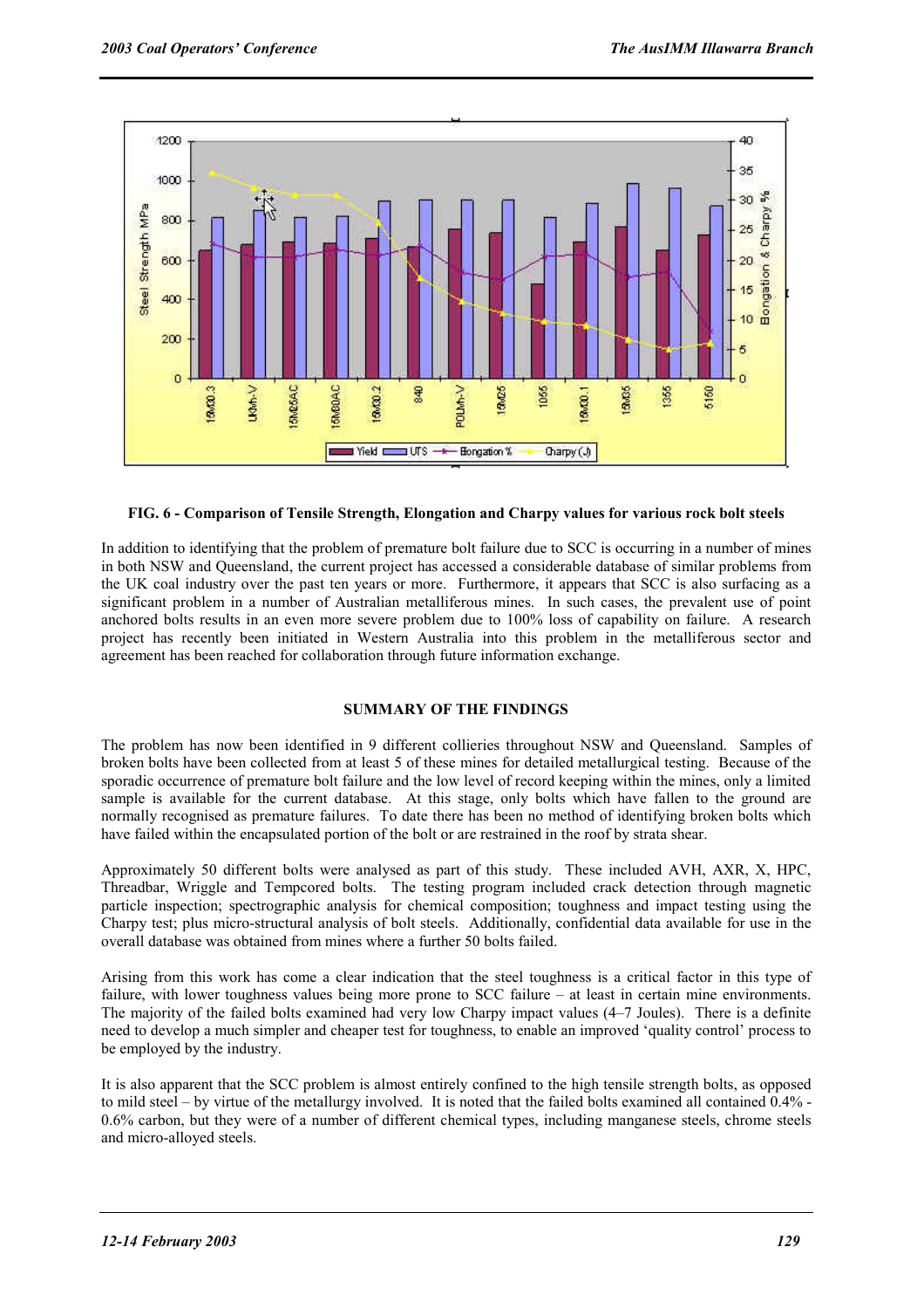A further aspect of the database work involved detailed underground investigation in at least one mine where the problem was widespread, in order to assess any features of the mine environment, or the age or type of bolts which were more prone to SCC failure. This confirmed that the presence of a mildly corrosive groundwater will encourage SCC to develop. The existence of clay or tuffaceous bands within the bolting horizon appears to be one of the contributors to an SCC-prone environment.

A further feature of the site database development was a small-scale investigation into bacterial corrosion – iron and sulphur eating bacteria present in the mine environment, which corrode steel. This investigation was additional to the original project objectives, and was only conducted at a very low level, on a restricted sample, but it did confirm that these bacteria were prevalent at least in the one mine investigated.

The database also identified a number of bolt failures occurring in the threaded region of the bolts – apparently due to simple brittle failure in tension. This was observed as particularly relevant to bolts used for hanging loads such as belt structure, monorails and the like. This type of failure was not part of the original project, but is considered a significant issue, which warrants further investigation.

### **NON-DESTRUCTIVE BOLT INTEGRITY TESTING**

It was recognised from the outset that the database obtained from broken bolts found on the floor of mine roadways may only be a small part of the problem. The type of failures being identified could just as easily be occurring within the grouted horizon. This would leave partially or totally failed bolts grouted into the roof, providing the potential for an extremely hazardous situation of roof instability developing, with little or no warning to operators. It was recognised that there was a need for a non-destructive device to be available to the industry to be able to check bolt integrity on a routine basis.

Several potential devices, or prototype developments, were identified and investigated as part of the current project. These included developments from the USA, Sweden, UK, and Germany. The most promising of the techniques, that was also the furthest developed, and already suitable for routine use in coal mines (with respect to cost and approvals) was an ultrasonic device developed by Deutsche Montan Technologie (DMT) in Germany. Discussions were initiated with DMT to enable trialling of the device in Australia. The German results, to date, have been very promising with this device, at least for detecting total bolt failure, and identifying the horizon where such failure has occurred.

DMT agreed to work with the ACARP project team to conduct further evaluations for application in Australian conditions. The first part of this agreement was a small test program in the DMT laboratories of similar types of bolts to those used in Australia. This testing yielded promising results. A more complete laboratory and field testing program of the DMT device should be pursued as part of any future investigations.

### **CONCLUSIONS**

The current project has effectively characterised the problem and focused on some of the key metallurgical and environmental conditions under which the problem has to date been detected. A real concern is that the database, to date, only consists of bolts that have failed below the grouted horizon and dropped out onto the floor. Because of the nature of the problem, there is a very real likelihood that -under the right conditions - some bolts are failing within the grouted horizon but remaining in the roof (at least two examples of broken bolts exposed in falls has indicated premature failure of bolts within the encapsulated section of the bolt). These give the appearance of a competent bolt, but one which may in fact be failed, in situ, and be effectively only offering a greatly reduced bolt length. The safety implications of this problem are considerable, and warrant priority future investigation.

The critical issues that should be addressed in the future, by the industry, include the following:

- Comprehensive field evaluation of the DMT developed ultrasonic NDT bolt testing device, to both prove the device for routine industry use, and further quantify the extent of the in situ bolt integrity problem.
- Further development of metallurgical and corrosion surface test procedures and database expansion in particular, to develop and test a simplified steel 'toughness' test.
- Investigation and documentation of the properties of new steel products in the marketplace.
- Investigation of the extent of potential bacterial 'bug' corrosion of bolt steel and possible remedial actions.